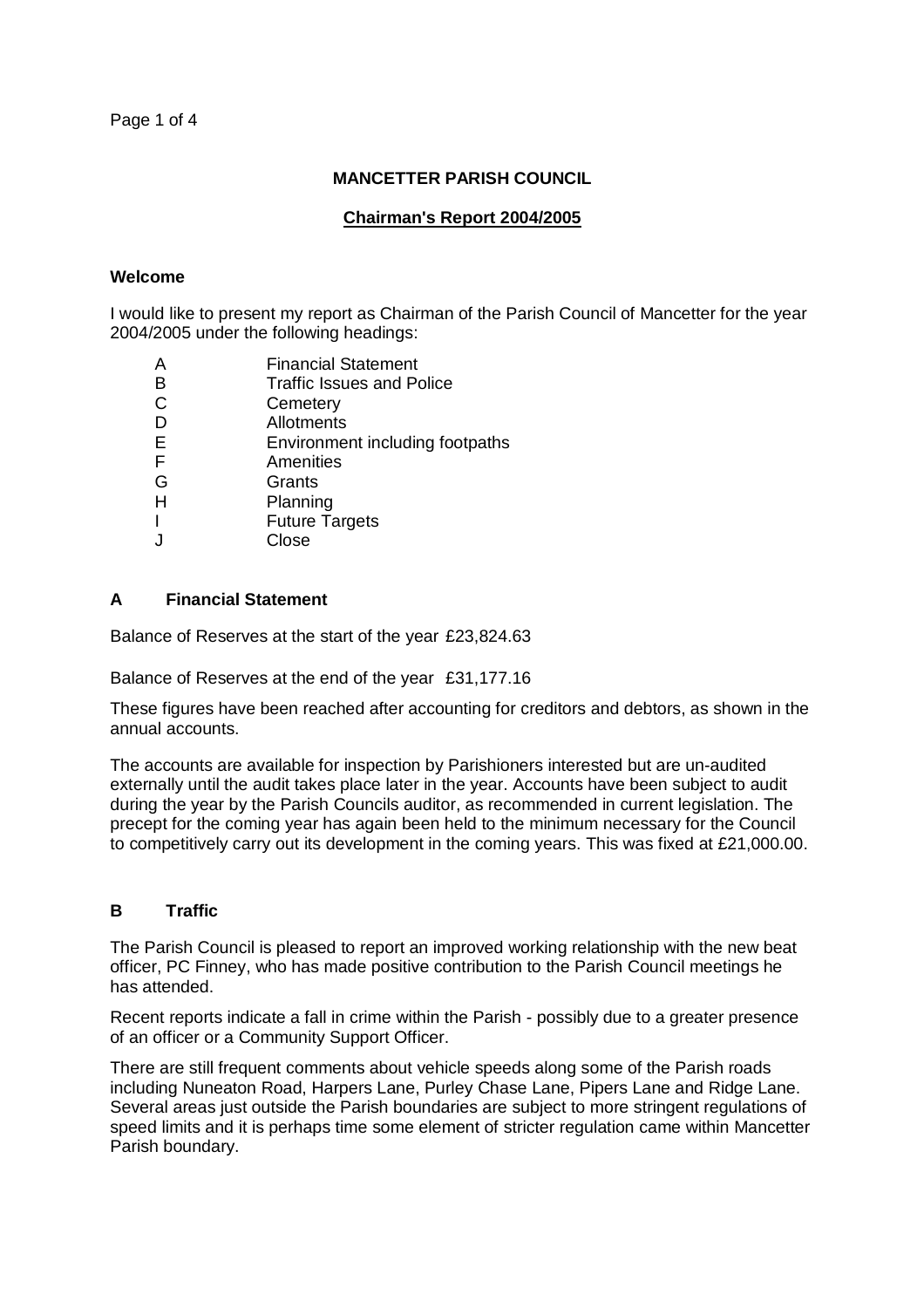Page 2 of 4

The closure of a section of Pipers Lane for road rebuilding gave cause for concern. Fortunately, after considerable pressure from the Council, the two-week closure was reduced to two and a half days. This allowed H.G.V. traffic to revert to the correct routes in a relatively short time scale.

The quarry management continue to be supportive is specific issues relating to lorries working from the quarry that are reported to them along with vehicle type, time and if possible a registration number.

# **C Cemetery**

A new two-year contract for cemetery and churchyard maintenance has been agreed with the contractor previously holding the responsibility. The opportunity to tender for this work was answered by two other contractors but the Council felt that the existing operator offered best value.

Further debate has taken place during this year on the way in which graves have been "decorated" with personal memorabilia and the final draft of the new requirements and criteria for the care of monuments has been submitted to a printer for reproduction.

Although promised in last year's report, safety checks have still to take place for all monuments in the Cemetery and Churchyard, every effort will be made to trace the relatives of the deceased and to ask them to carry out any necessary repairs - in the strictest interpretation such repairs are the responsibility of the deed holder to the grave.

In the past remedial work on a number of graves has been carried out to improve the appearance of the Cemetery but this should not have to be the case in the future, such costs could become positively expensive.

The Council would like to thank Gerald Guild and Len Cooper for their general day-to-day tidying duties. We would also wish to thank Len Cooper for approximately five years service to the parish. The Council are now in the process of finding someone to take up appointment for handyman/woman duties in the cemetery.

# **D Allotments**

All allotments at the Ridge Lane Site are let. A rise of 50p per allotment was agreed to be fixed for two years.

Development at the brewery adjoining the allotments has meant that the approach roadway to the allotment gate is almost all hard surface. There have been some concerns expressed about the brewery back filling a ditch, which could lead to complications with drainage in the future.

Mr. F. Hands gave up a considerable amount of time to repaint the allotment gate, which was re-hung to open in the opposite direction following the fencing of the adjoining field. Modesty prevents me from reporting on the person making and fitting the new hinge brackets/latch.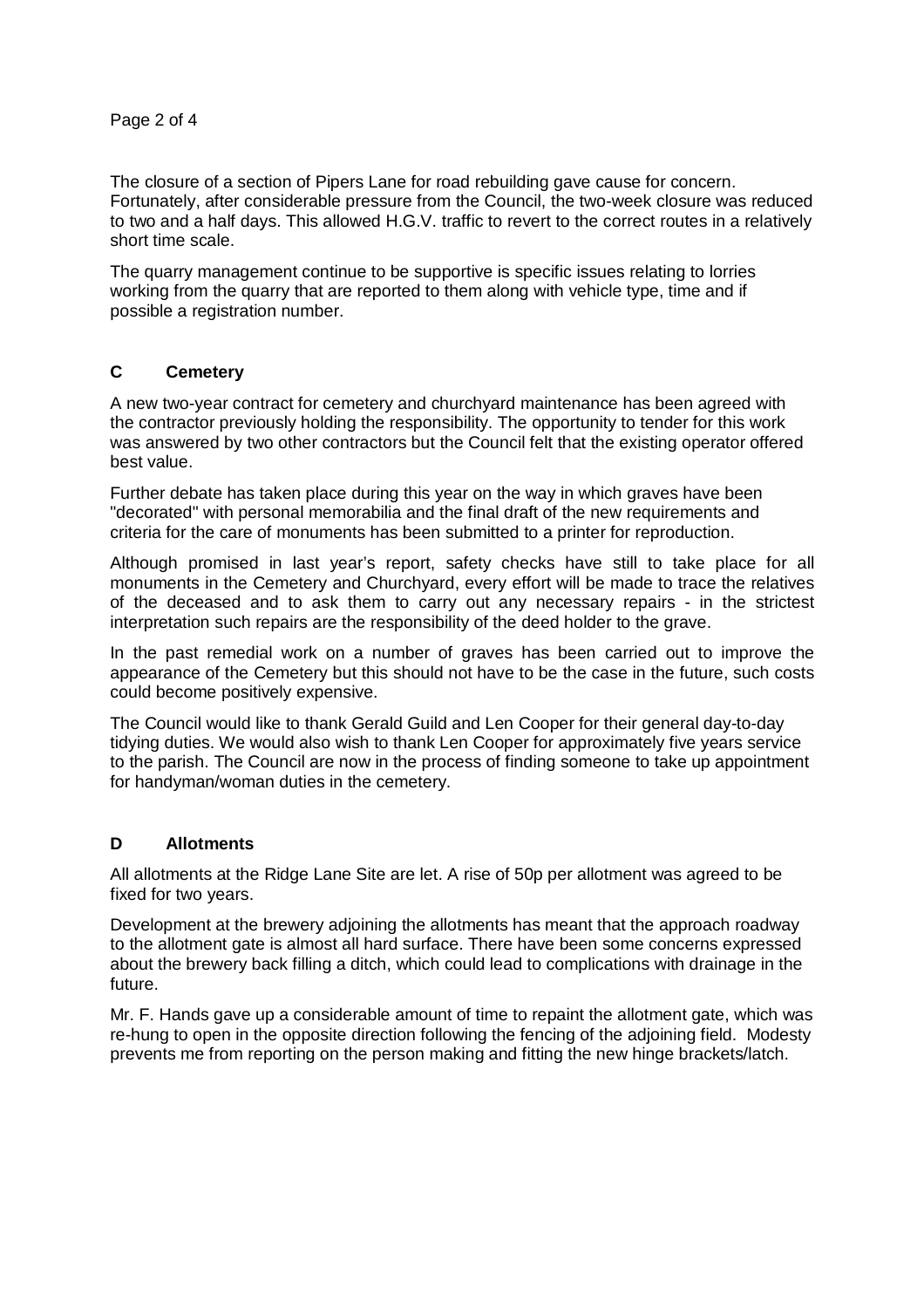Page 3 of 4

### **E Environment**

After much debate and discussion on design a new bus shelter has been installed at one of the old sites. It is the intention of the Parish Council that other shelters in the Parish will now be replaced to the same design.

Fly tipping continues to be a nuisance, particularly Steppy Lane. There are still some litter "hot spots" particularly near to the brook.

I will ask John Arrowsmith to give a brief report on footpaths and footpath literature.

#### **F Amenities**

The Community/School Room has continued to be used for all Parish Council meetings and some special meetings such as the Quarry Liaison Group are held here.

Funding had been allocated to Ridge Lane Methodist Church to help develop the Church for combined Community use, which appears to be proving a popular activity venue.

#### **G Grants**

The Parish Council continues to fund and support the Memorial Hall and Ridge Lane Centre as appropriate to the value of £4500.00.

No further approach to support youth activity in the Parish was made during this year.

# **H Planning**

Planning issues in the Parish have been commented upon when appropriate. At the present time the most controversial applications have been for the caravan site near Hartshill and the application for out-of-hours operation at the quarry. At this point in time the Council understand that there may be appeals submitted for both of these applications, which have initially been refused.

There has been much rumour about the development of the former school playing field area and that of the shops. The Council have suggested that a Public meeting be called to assess to the proposal and stop the ensuring rumour.

#### **I Future Targets**

- 1 The Parish Council will continue to pressure for improvements of services within the Parish.
- 2 Support for Community Hall provisions to the value of £4500 per year will continue.
- 3 Youth support will continue when and where appropriate staff is available.
- 4 Development of the cemetery including the provision of a second cremation plot area.